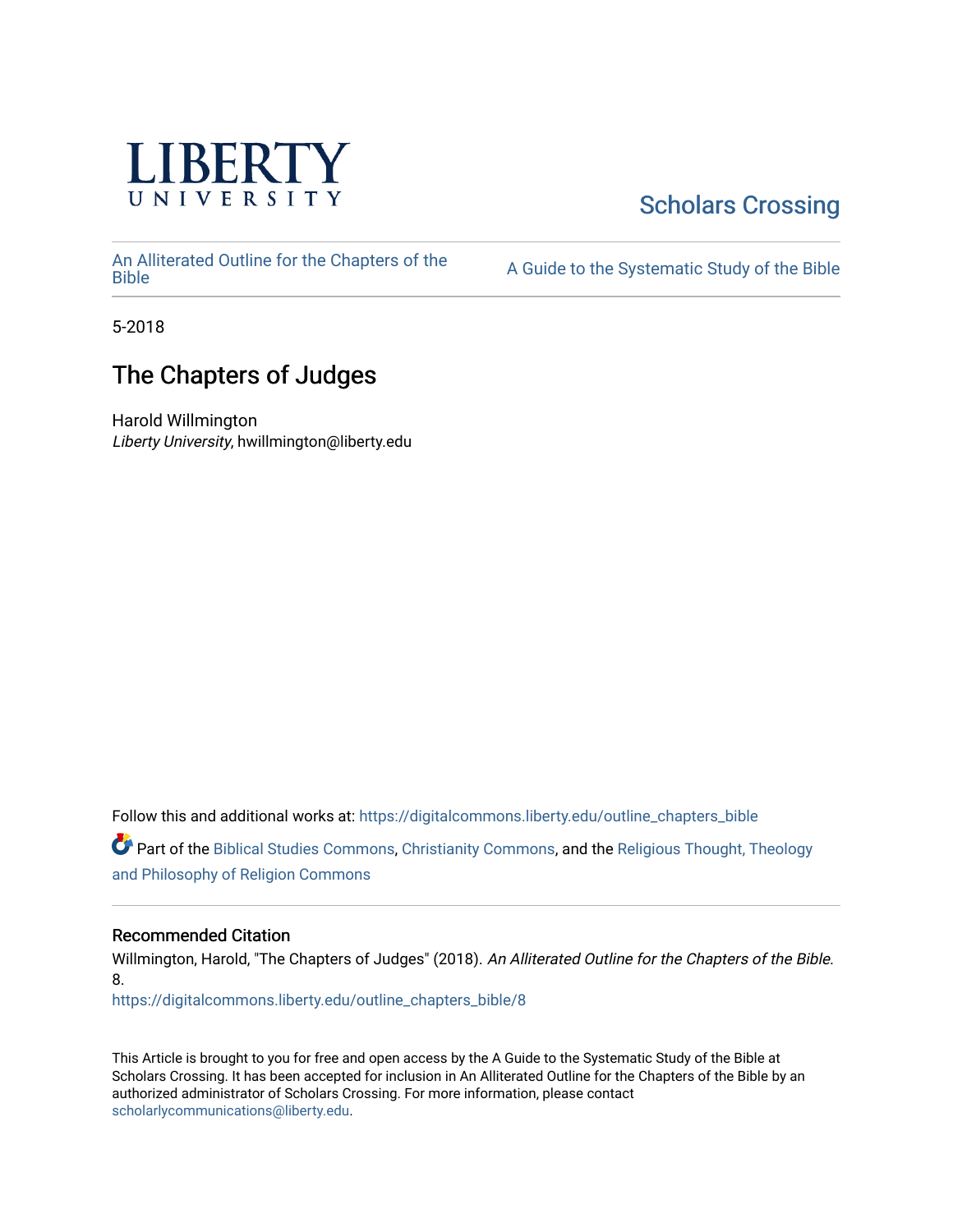# **Judges**

#### **SECTION OUTLINE ONE** (JUDGES 1-2)

The conquest of Canaan continues, although the Israelites are unable to completely drive out the inhabitants there. A preview of Israel's apostasy and judgments is given.

#### I. THE CAMPAIGNS OF ISRAEL (1:1-36)

A. Military campaign of Judah (1:1-20)

- 1. *The merger of Simeon* (1:1-3): The men of Simeon's tribe agree to join forces with the men of Judah's tribe so they can conquer the land given to them.
- 2. *The men of Judah* (1:4-9, 16-19): The men of Judah defeat the Canaanite king, Adoni-bezek, killing 10,000 of his troops. They capture Jerusalem, along with three important Philistine cities-Gaza, Ashkelon, and Ekron. They cannot defeat the enemies who have iron chariots.
- 3. *The man of Judah (Caleb)* (1:10-15, 20): Caleb leads Judah to capture the cities of Hebron and Debir.
	- a. The challenge (1:11-15): Caleb offers his daughter Acsah as a wife for the one who conquers the city. Othniel leads the attack and wins Acsah.
	- b. The conquest (1:10, 20): Caleb conquers Hebron, driving out the inhabitants (who are descendants of the giant Anak).
- B. Military campaign of Benjamin (1:21): Even though Judah previously burned the city of Jerusalem, Benjamin is not able to drive out the Jebusites who live there.
- C. Military campaign of Manasseh and Ephraim (1:22-29): They defeat some of their enemies but allow them to stay in the land as slaves.
- D. Military campaign of Zebulun (1:30): They enslave their enemies, whom they are unable to drive out of the land.
- E. Military campaign of Asher (1:31-32): They are also unable to drive out their enemies.
- F. Military campaign of Naphtali (1:33): They are unable to drive out the enemies living in their land, but they enslave them.
- G. Military campaign of Dan (1:34-36): The Amorites confine this tribe to the hill country, although the tribes of Manasseh and Ephraim enslave the Amorites later.
- II. THE CASTIGATION OF ISRAEL (2:1-5): At a place called Bokim, the angel of the Lord sternly rebukes Israel for making treaties with the people living in Canaan and for failing to drive them out.
- III. THE CORRUPTION OF ISRAEL (2:6-23)
	- A. The root of the matter (2:6-10): Israel serves the Lord as long as Joshua lives, but when he dies, they fail to remember what the Lord has done for them.
	- B. The fruit of the matter (2:11-23): Because they fail to remember the Lord's deeds, Israel experiences a series of five-step cycles.
		- 1. *Step one: sin* (Israel turns from the Lord.)
		- 2*. Step two: servitude* (The Lord allows Israel's enemies to oppress them.)
		- 3. *Step three: supplication* (Israel prays for forgiveness.)
		- 4. *Step four: salvation* (The Lord raises up a judge, or deliverer, to rescue them.)
		- 5. *Step five: sin* (The cycle begins again.)

#### **SECTION OUTLINE TWO (JUDGES 3-5)**

Israel intermarries with the Canaanites and worships their gods. The judgeships of Othniel, Ehud, Shamgar, and Deborah are recorded. Deborah sings her song of deliverance.

I. THE TEST (3:1-6)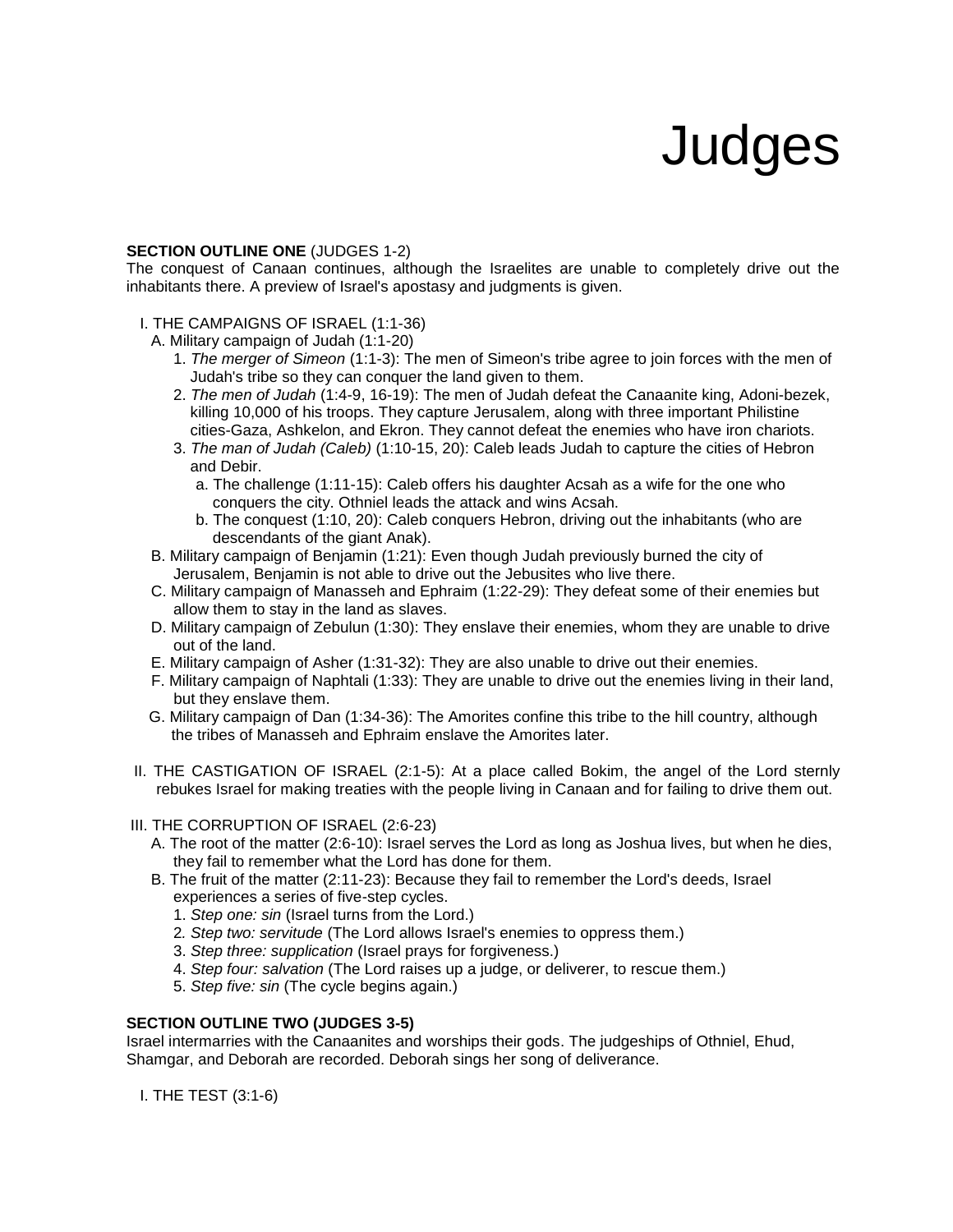- A. The facts (3:1-4): The Lord allows some of the pagan peoples to remain in Canaan so the faith and fighting skills of Israel's later generations can be exercised.
- B. The failure (3:5-6): The Israelites flunk the Lord's test by intermarrying with the pagans and worshiping their gods.
- II. THE TROUBLES (3:7-31): The Israelites' sin brings punishment from the Lord, but in grace he repeatedly sends them leaders to rescue them.
	- A. Othniel, the first deliverer (3:7-11)
		- 1. *Israel's sin* (3:7): The Israelites forget about the Lord and worship Baal and the Asherah poles.
		- 2*. Israel's servitude* (3:8): For eight years the Israelites are ruled by King Cushan-rishathaim of Aram-naharaim.
		- 3. *Israel's supplication* (3:9): In response to the Israelites' cries for help, the Lord raises up Othniel, Caleb's nephew, to rescue them.
		- 4*. Israel's salvation* (3:10-11): Othniel defeats King Cushan-rishathaim, and the land has peace for 40 years.
	- B. Ehud, the second deliverer (3:12-30)
		- 1*. Israel's sin* (3:12): The Israelites do what is evil in the Lord's sight.
		- 2. *Israel's servitude* (3:13-14): The Israelites are subject to the rule of King Eglon of Moab for 18 years.
		- 3. *Israel's supplication* (3:15): The Israelites cry out to the Lord for help once again, and he raises up another deliverer for them.
		- 4*. Israel's salvation* (3:15-30): Ehud, a left-hander from the tribe of Benjamin, is sent to deliver Israel's tax money to King Eglon.
			- a. Ehud's trickery (3:16-25): After delivering the tax money to King Eglon, Ehud requests a private meeting with the king to tell him a secret message. The king sends his servants out of the room, and Ehud approaches the king as if to give him a message. Drawing his dagger with his left hand, he kills the monarch. Ehud locks the doors and escapes through the latrine.
			- b. Ehud's trumpet (3:26-27): After escaping, Ehud sounds a call to arms and rallies an army.
			- c. Ehud's triumph (3:28-30): Ehud and his men attack and conquer the Moabites, killing 10,000 warriors. The land is peaceful for 80 years.
	- C. Shamgar, the third deliverer (3:31): He kills 600 Philistines with an ox goad.
	- D. Deborah (and Barak), the fourth deliverer (4:1-5:31)
		- 1*. Barak's command* (4:1-7): Through Deborah, the Lord chooses Barak to rescue the oppressed Israelites.
			- a. The problem (4:1-3): Because of their sin, Israel is oppressed for 20 years by King Jabin of Hazor, a Canaanite.
			- b. The prophet (4:4-5): The Lord speaks to a woman named Deborah, who has become a judge in Israel.
			- c. The prophecy (4:6-7): Deborah informs Barak that he has been chosen to raise an army of 10,000 men to fight the enemy. She tells him that the Lord will give him victory over Sisera, the commander of King Jabin's army.
		- 2. *Barak's conditions* (4:8-9)
			- a. The help he required (4:8): Barak agrees to go, but only if Deborah goes with him.
			- b. The honor he relinquished (4:9): Deborah agrees to go with Barak, but she warns him that because he requested her help, the credit for the victory will go to a woman instead of to him.
		- 3*. Barak's coalition* (4:10-11): Warriors from the tribes of Zebulun, Naphtali, Ephraim, Benjamin, and Issachar quickly form Barak's army (see also 5:14-15).
		- 4*. Barak's charge* (4:12-24): Barak and his forces engage Sisera and his army in battle.
			- a. The defeat of Sisera (4:12-16)
				- *(1) The* places (4:12-13): The battle took place around Mount Tabor and the Kishon River.
				- *(2)* The promise (4:14): Deborah tells Barak, "Get ready! Today the LORD will give you victory over Sisera, for the LORD is marching ahead of you."
				- *(3)* The panic (4:15-16): When Barak attacks, the Lord causes Sisera and his forces to panic and flee; Sisera escapes.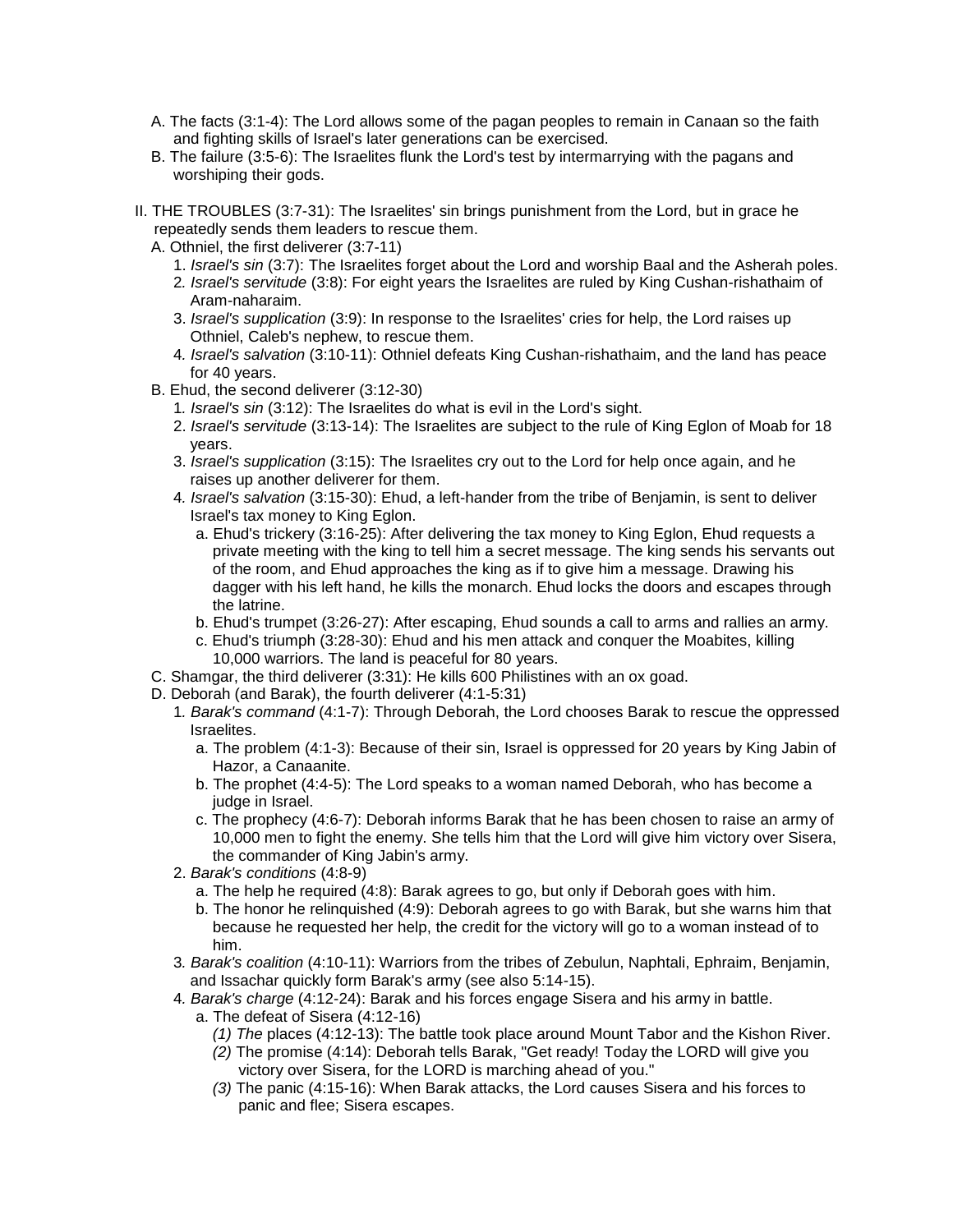- b. The death of Sisera (4:17-24)
	- *(1)* The woman (4:17-20): Jael, the wife of a man who is friendly with King Jabin, invites Sisera into her tent and helps him hide.
	- (*2)* The weapon (4:21-24): After Sisera falls asleep, Jael drives a tent peg through his temple and kills him.
- 5. *Barak's celebration* (5:1-31): Following the battle, both Deborah and Barak sing a song of victory.
	- a. Before the battle (5:1-18, 23)
		- *(1)* The coming of the Lord (5:1-5): Barak and Deborah speak of the greatness of the Lord when he comes to rescue Israel.
		- *(2)* The cry of Israel (5:6-8): Barak and Deborah describe how bad things were for Israel before the victory.
		- *(3)* The cooperation of Israel (5:9-18, 23): Barak and Deborah tell about those who joined them in their cause.
			- *(a)* The tribes who responded (5:9-15, 18): Barak's forces included people from Zebulun, Naphtali, Ephraim, Benjamin, and Issachar.
			- *(b)* The tribes who refused (5:16-17, 23): The people of Reuben, Dan, and Asher refused to join in the fight.
	- b. During the battle (5:19-22): Barak and Deborah recount how Sisera's forces fought against them, but the stars of heaven fought for Israel, and the Kishon River swept away the enemy.
	- c. After the battle (5:24-31)
		- *(1)* The blessed woman (5:24-27): Barak and Deborah sing the praises of Jael.
		- *(2)* The bewildered woman (5:28-31): Barak and Deborah describe Sisera's mother as she wonders why her son is so late in returning from battle.

#### **SECTION OUTLINE THREE (JUDGES 6)**

Midian oppresses Israel, so the Lord raises up Gideon, the fifth deliverer. Gideon tears down the altar of Baal and calls together all those who will fight for Israel. Then he uses a fleece to check whether God has indeed called him to rescue Israel.

- I. THE ANGUISH (6:1-10)
	- A. Israel's rebellion (6:1): Once again the Israelites turn to idolatry and anger the Lord.
	- B. The Lord's retribution (6:2-6): The Lord allows the cruel Midianites to oppress the Israelites for seven years.
	- C. The prophet's rebuke (6:7-10): A prophet sternly reminds the people that sin has caused their suffering.
- II. THE ANGEL (6:11-23): The angel of the Lord appears to a man named Gideon and tells him that he will rescue Israel from the Midianites.
	- A. The place (6:11): The angel appears to Gideon under an oak tree at Ophrah, where Gideon is secretly threshing wheat in a winepress.
	- B. The protest (6:12-13)
		- 1. *The greeting* (6:12): The angel greets Gideon: "Mighty hero, the LORD is with you!"
		- 2*. The grumbling* (6:13): Gideon replies, "Why has all this happened to us? And where are all the miracles our ancestors told us about?"
	- C. The promise (6:14-16)
		- 1*. The command* (6:14): The angel tells Gideon, "Go with the strength you have and rescue Israel from the Midianites."
		- 2*. The cowering* (6:15): Gideon responds, "My clan is the weakest in the whole tribe of Manasseh, and I am the least in my entire family!"
		- 3. *The comfort* (6:16): But the angel of the Lord assures Gideon, "I will be with you. And you will destroy the Midianites as if you were fighting against one man."
	- D. The proof (6:17-23): Gideon asks for a sign to be certain that he is to rescue Israel.
		- 1. *The meal* (6:17-19): Gideon goes home to prepare a meal for the angel.
		- 2*. The miracle* (6:20-23): When the angel touches the meal with his staff, fire flames up and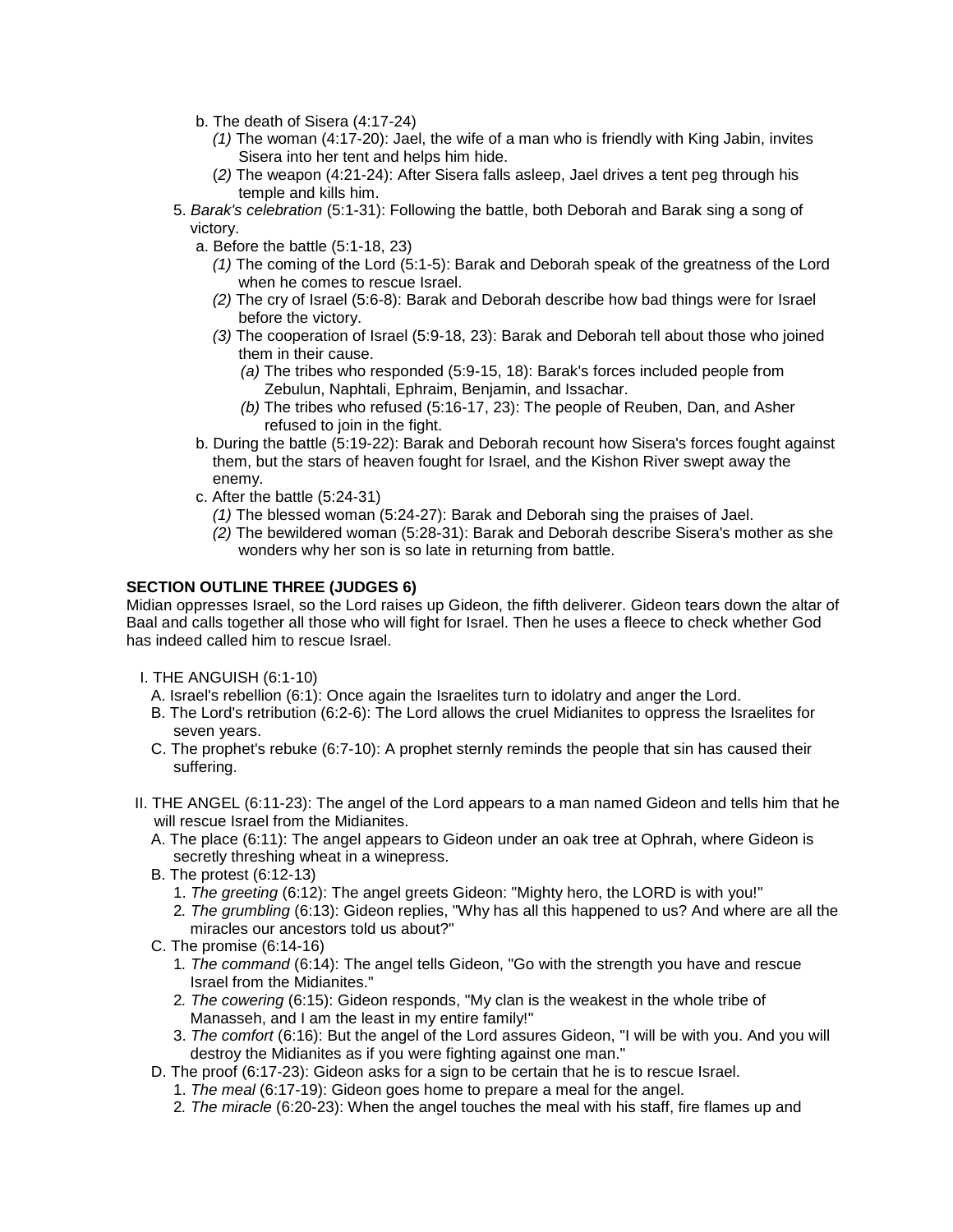consumes the food, convincing Gideon that the angel was sent from the Lord.

- III. THE ALTARS (6:24-32): Gideon builds two altars to the Lord.
	- A. The first altar (6:24): Gideon builds the first altar after the angel of the Lord appears to him and causes the meal to burn up. He names this altar "The LORD Is Peace."
	- B. The second altar (6:25-32)
		- 1*. The directive to Gideon* (6:25-27): The Lord tells Gideon to destroy his father's altar to Baal and construct an altar to the Lord in its place. Gideon does so under cover of darkness.
		- 2*. The disgust with Gideon* (6:28-30): The morning after Gideon pulls down the altar, the people of Ophrah threaten to kill him.
		- 3. *The defense of Gideon* (6:31-32): Gideon's father defends him, saying, "If Baal truly is a god, let him defend himself."
- IV. THE ANOINTING (6:33-35): Soon after these events, the spirit of the Lord comes upon Gideon and empowers him to fight the Midianites.
	- A. The threat (6:33): A vast army of Midianites and Amalekites unite to attack Israel.
	- B. The trumpet (6:34-35): The Spirit of the Lord comes upon Gideon, and he blows a ram's horn to gather an army.
- V. THE ASSURANCE (6:36-40): Gideon requests two signs from God to assure him of his calling to rescue Israel. God answers Gideon's request.
	- A. First sign (6:36-38): Cause a certain fleece to be wet while the ground is dry.
	- B. Second sign (6:39-40): Cause the fleece to be dry while the ground is wet.

## **SECTION OUTLINE FOUR (JUDGES 7-8)**

The Lord reduces Gideon's army from 32,000 to 300 but causes them to defeat the Midianites through panic. The Israelites pursue the fleeing Midianites and punish two cities that refuse to help. Gideon refuses the offer of a crown but takes the Midianites' gold earrings.

- I. THE ARMY (7:1-8)
	- A. The reduction (7:1-6): The Lord tells Gideon that his army of 32,000 is too big and reduces it in two stages.
		- 1*. Due to panic* (7:1-3): Gideon sends 22,000 men home because they are fearful.
	- 2. *Due to posture* (7:4-6): Gideon sends 9,700 troops home because of the way they drink water.
	- B. The right number (7:7-8): The army is now reduced to 300 soldiers-all that God needs to win!

## II. THE ATTACK (7:9-8:21)

- A. Before the battle (7:9-18)
	- 1. *The sign* (7:9-15)
		- a. The details (7:9-12): Because Gideon is still afraid to attack the Midianites, the Lord sends him to the enemy camp to give him assurance of victory.
		- b. The dream (7:13-15): At the enemy camp, Gideon overhears one soldier tell another of a dream he had. The dream shows that God will give Gideon victory over the Midianites.
	- 2. *The strategy* (7:16-18): At Gideon's command his men are to blow horns, hold up torches, and shout, "For the LORD and for Gideon!"
- B. During the battle (7:19-25)
	- 1. *The sound of victory* (7:19-22): The soldiers blow their trumpets; the enemy panics, and they fight each other.
	- 2*. The summons to victory* (7:23-25): Gideon invites other Israelite tribes to chase after the fleeing Midianites.
- C. After the battle (8:1-21)
	- 1. *The criticism against Gideon* (8:1-4): The jealous men of Ephraim complain that they had not been asked to fight sooner.
	- 2*. The contempt for Gideon* (8:5-9): The cities of Succoth and Peniel refuse to provide food for Gideon's hungry troops.
	- 3*. The capture by Gideon* (8:10-12, 18-21): Gideon captures the two enemy leaders Zebah and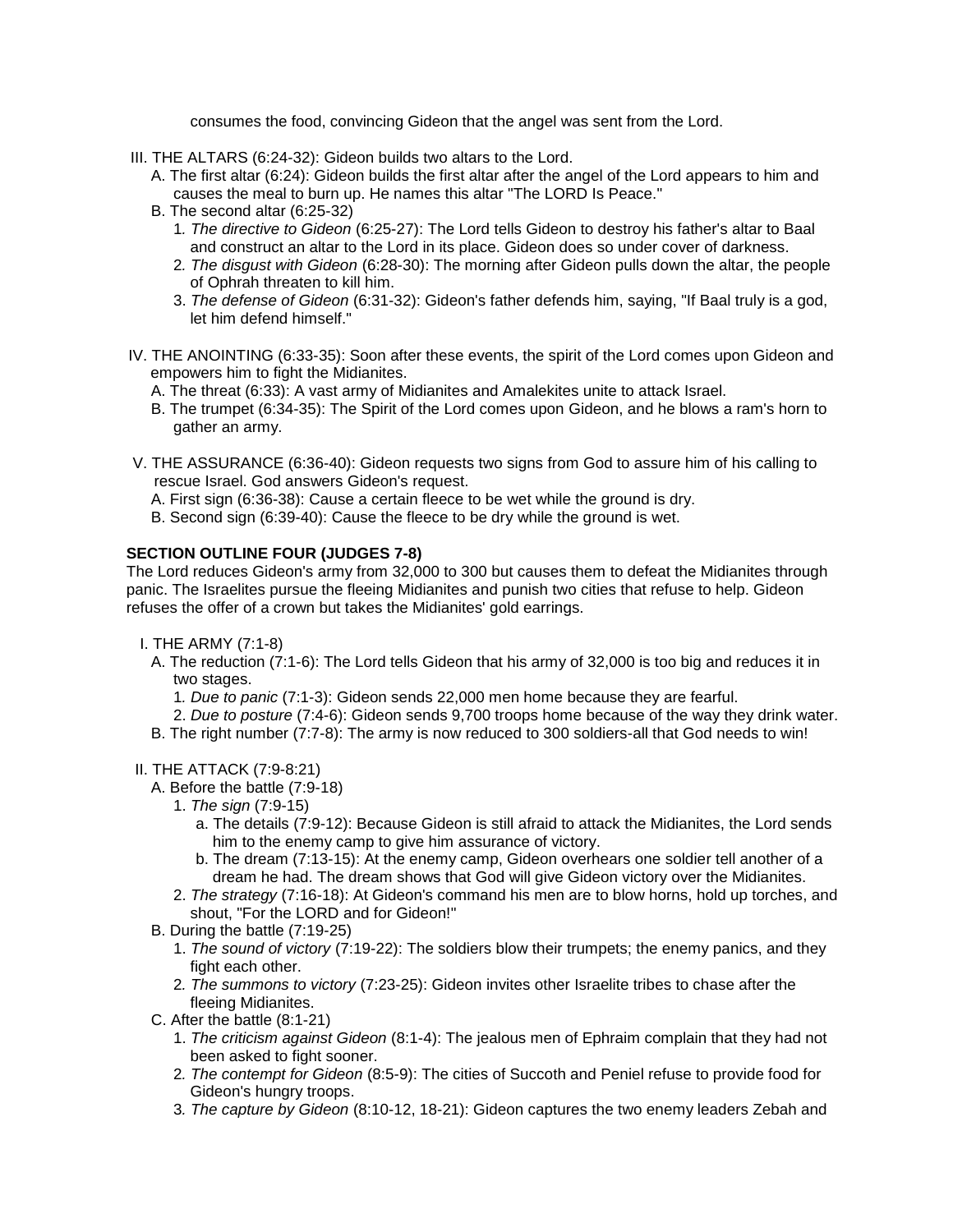Zalmunna.

a. Their defeat (8:10-12)

- b. Their deaths (8:18-21)
- 4*. The chastisement from Gideon* (8:13-17): The cities of Succoth and Peniel are severely punished for refusing to help Gideon's troops.
- III. THE APOSTASY (8:22-33): Again Israel turns away from following the Lord.
	- A. The refusal of kingship (8:22-23): The grateful Israelites ask Gideon to be their king, but he refuses.
	- B. The return to idolatry (8:24-27, 33-35): Gideon takes some of the gold earrings of the Midianites and makes a sacred ephod, which then becomes an idol for Gideon and the rest of the Israelites.
	- C. The rest of Gideon's life (8:28-32): The land is at peace for the rest of Gideon's life (about 40 years). Gideon has many wives and one concubine. He fathers many children before he dies and is buried at Ophrah.

## **SECTION OUTLINE FIVE (JUDGES 9-12)**

This outline covers the murderous reign and demise of Abimelech, Gideon's son. Tola and Jair rule over Israel as judges. Israel sins again, and the Lord refuses to raise up a new judge. The events of Jephthah's life and judgeship are recorded, as well as the judgeships of lbzan, Elon, and Abdon.

- I. THE APOSTATE SUCCESSOR OF GIDEON (9:1-57): Soon after Gideon's death, his son Abimelech attempts to become Shechem's king.
- A. Abimelech's destruction (9:1-6): In order to secure his reign, Abimelech murders all but one of his 70 half brothers.
- B. Abimelech's denouncement (9:7-21)
	- 1. *The ridicule* (9:7-15): Jotham, the only surviving half brother, ridicules Abimelech by telling a parable of trees that want a king. In the story Abimelech is portrayed as a worthless thornbush.
	- 2. *The rebuke* (9:16-21): Jotham denounces the Israelites who have chosen Abimelech to rule over them.
- C. Abimelech's difficulties (9:22-41)
	- 1*. Caused by God* (9:22-25): After three years, God stirs up trouble between Abimelech and the people of Shechem, who unsuccessfully attempt to ambush him.
	- 2*. Caused by Gaal* (9:26-41): Gaal, a leading citizen of Shechem, organizes a revolt against Abimelech.
- D. Abimelech's depravity (9:42-49): Abimelech and his men ruthlessly slaughter the people of Shechem for rebelling against him.
- E. Abimelech's death (9:50-57): Abimelech and his men then attack Thebez and trap some of the people in a tower. But a woman drops a millstone upon Abimelech's head and crushes his skull, so he begs his armor bearer to kill him so he does not die at the hands of a woman.
- II. THE ANOINTED SUCCESSORS OF GIDEON (10-12): After Abimelech's death, the Lord raises up several more judges to lead Israel.
	- A. Tola, the sixth deliverer (10:1-2): For 23 years Tola, a man from the tribe of Issachar, reigns as Israel's judge.
	- B. Jair, the seventh deliverer (10:3-5): Tola dies, and a man named Jair from Gilead becomes Israel's judge for 22 years. His 30 sons ride 30 donkeys and own 30 towns throughout Gilead.
	- C. Jephthah, the eighth deliverer (10:6-12:7)
		- 1*. The setting for Jephthah's deeds* (10:6-18)
			- a. Israel's sin (10:6): Again the nation turns from the Lord and practices idolatry.
			- b. Israel's servitude (10:7-9): Because of Israel's sin, the Lord allows the Philistines and the Ammonites to oppress them for 18 years.
			- c. Israel's supplication (10:10-18)
				- *(1)* The rebuke (10:10-14): The Lord tells the people, "You have abandoned me and served other gods. So I will not rescue you anymore. Go and cry out to the gods you have chosen! Let them rescue you in your hour of distress!"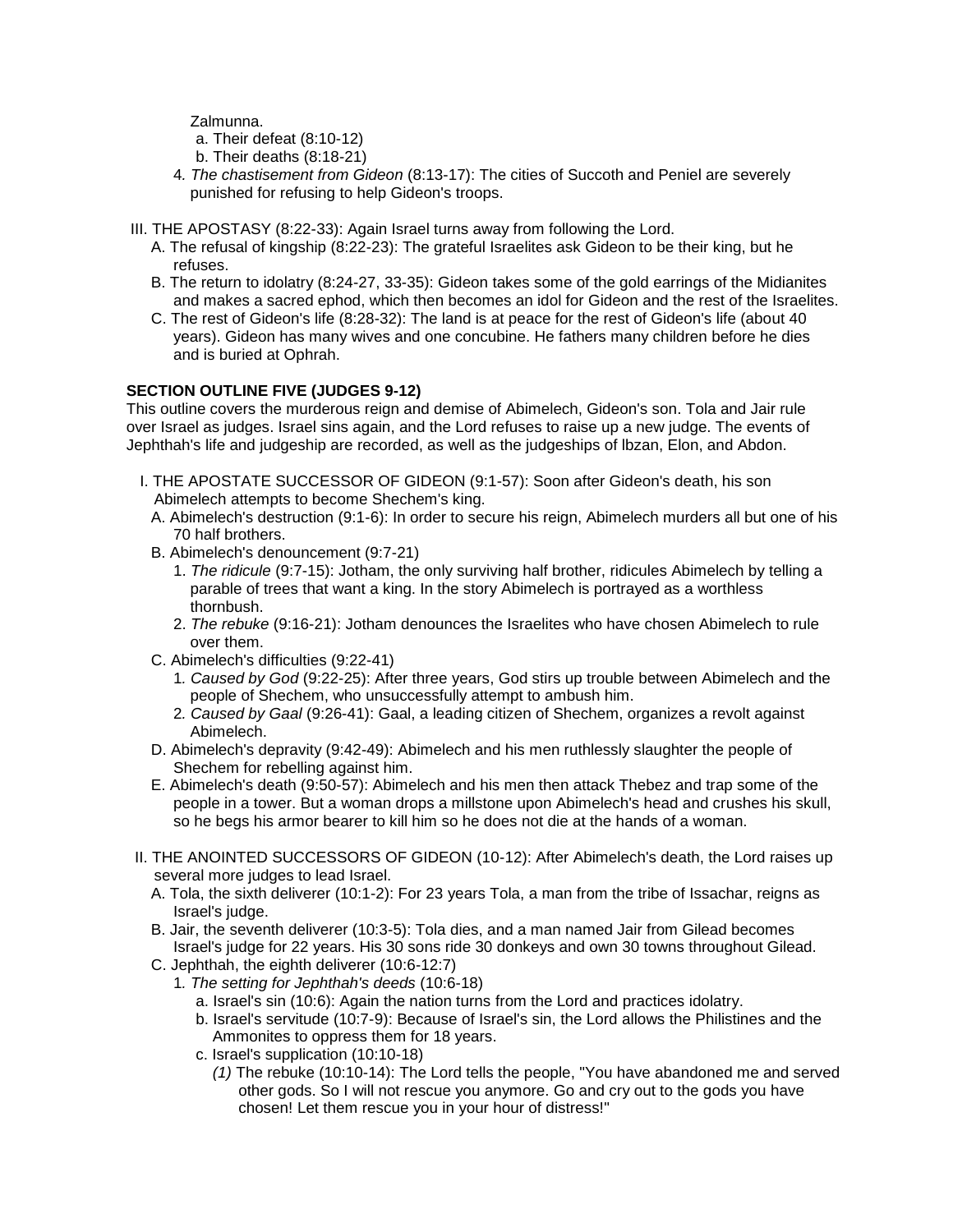- *(2)* The revival (10:15-16): The Israelites repent of their sin and promise to serve only the Lord.
- *(3)* The resolution (10:17-18): The people determine to crown as king anyone who saves them from the Ammonite army that is preparing to attack.
- 2. *The story of Jephthah's deeds* (11:1-12:7)
	- a. His vindication (11:1-29)
		- *(1)* Jephthah, the scorned (11:1-3): Born out of wedlock to a prostitute, Jephthah is despised and driven out of his home in Gilead by his half brothers. He forms a large band of rebels.
		- *(2)* Jephthah, the sought after (11:4-11): When Gilead is threatened by the Ammonites, the people ask Jephthah to be their commander and ruler, and he accepts.
		- *(3)* Jephthah, the statesman *(*11:12-28)
			- *(a)* The problem (11:12-13): Jephthah learns that the Ammonites are angry because they believe Israel stole land from them.
			- *(b)* The peace attempts (11:14-28): To avoid a battle, Jephthah attempts to explain how the Israelites got the land. The Ammonites, however, are not satisfied.
		- *(4)* Jephthah, the soldier (11:29): The Lord's Spirit comes upon Jephthah, and he leads an army against the Ammonites.
	- b. His vow (11:30-31): Jephthah vows that if the Lord gives him victory over the Ammonites, upon returning, he will sacrifice as a burnt offering the first thing that comes out of his house to greet him.
	- c. His victory (11:32-33): Jephthah and his men completely defeat the Ammonites.
	- d. His vexation (11:34-40)
		- *(1)* The father's anguish (11:34-35): Jephthah's only daughter is the first one to come out of the house to greet him. Jephthah tears his clothes in anguish.
		- *(2)* The daughter's agreement (11:36-38): Jephthah's daughter tells him that he must keep his vow, but she asks for two months to lament the fact that she will never be married.
		- *(3)* Israel's annual event (11:39-40): Jephthah keeps his vow. This tragedy becomes a yearly remembrance among the young women of Israel.
	- e. His vengeance (12:1-7)
		- *(1)* The rebuke against Jephthah (12:1-4): The people of Ephraim threaten Jephthah for not allowing them to share in his victory against the Ammonites. Though Jephthah explains that he did indeed invite them, they begin to insult the people of Gilead.
		- *(2)* The retaliation by Jephthah (12:4-7): Jephthah is angered by the insults of the people of Ephraim, so he attacks them.
			- *(a)* His triumph (12:4): Jephthah defeats the people of Ephraim.
			- *(b)* His testing (12:5-7): To identify the fugitives from Ephraim, Jephthah places a checkpoint at the Jordan River and forces all passersby to say, "Shibboleth." If the person cannot pronounce the word correctly, Jephthah's men know that he is an Ephraimite, and they kill him.
- D. Ibzan, the ninth deliverer (12:8-10): Jephthah dies, and lbzan becomes Israel's judge for seven years. He has 30 sons and 30 daughters.
- E. Elon, the tenth deliverer (12:11-12): After lbzan dies, Elon, a man from Zebulun, becomes Israel's judge for 10 years.
- F. Abdon, the eleventh deliverer (12:13-15): Elon dies, and Abdon becomes Israel's judge for eight years. He has 40 sons and 30 grandsons.

## **SECTION OUTLINE SIX (JUDGES 13-16)**

God raises up Samson to rescue Israel from the Philistines. Samson's exploits include killing 30 Philistines to pay off a wager he made regarding a riddle, slaying 1,000 Philistines with a donkey's jawbone, carrying away the city gates of Gaza, being tricked into capture by a woman named Delilah, and killing thousands of Philistines by pulling down their temple of Dagon.

I. SAMSON'S MISSION (13:1-25): After the Israelites sin once again and are oppressed by the Philistines, the angel of the Lord promises a son to Manoah and his wife. This son will rescue Israel from the Philistines.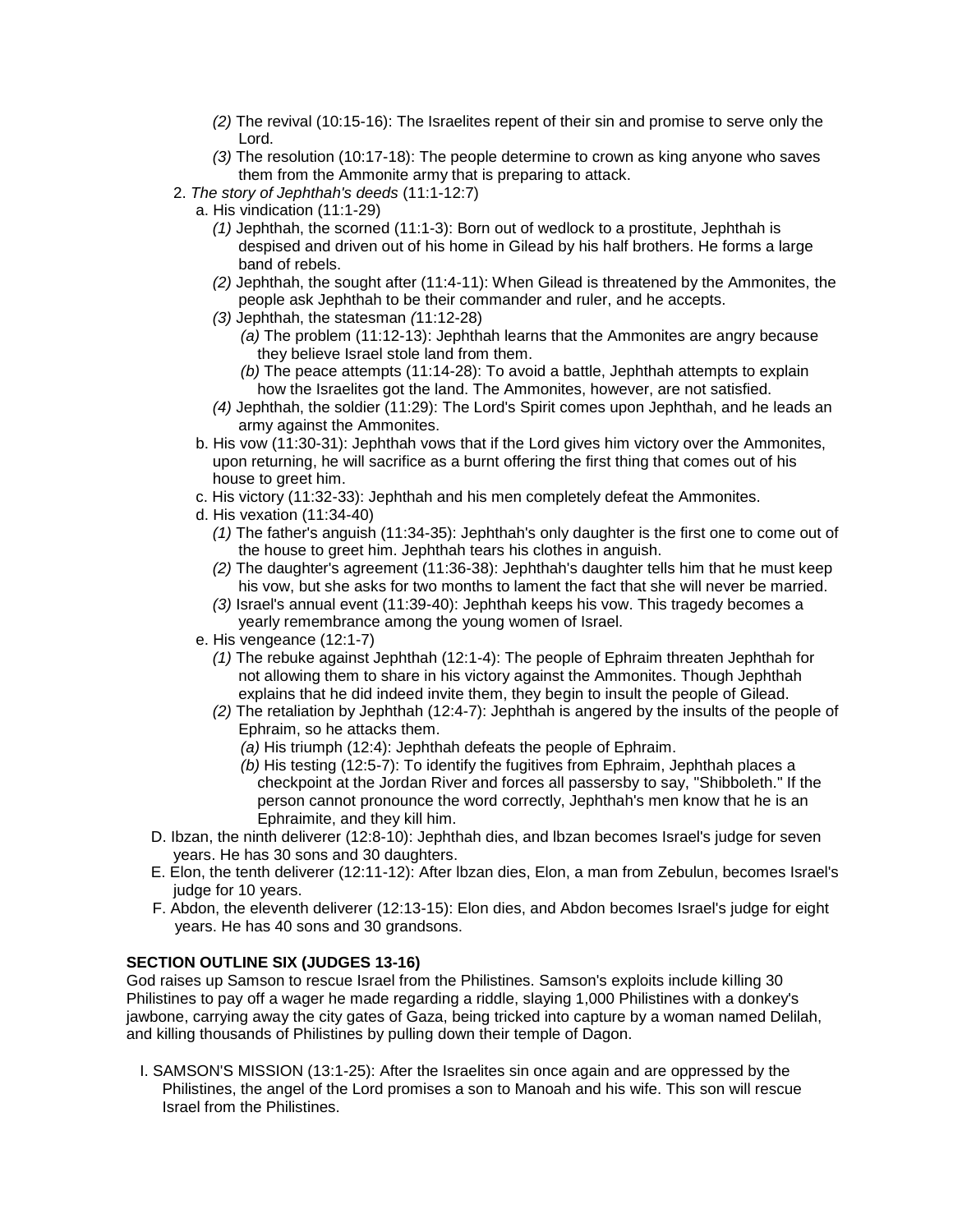- A. First visit by the angel of the Lord (13:1-8)
	- 1*. The revelation* (13:1-5): The angel of the Lord appears to Manoah's wife, who is unable to become pregnant, with this message.
		- a. Her firstborn (13:1-3): Manoah's wife is told she will give birth to a son.
		- b. His future (13:4-5): The child will be raised as a Nazirite; he is to be dedicated to the Lord and must abstain from alcohol and any forbidden food. He will rescue Israel from the Philistines, who have been oppressing Israel for 40 years.
	- 2. *The conversation* (13:6-7): Manoah's wife tells him of the angel's visit.
	- 3*. The supplication* (13:8): Manoah prays that the angel will return and give them more instructions about the child.
- B. Second visit by the angel of the Lord (13:9-25)
	- 1*. The repetition* (13:9-14): The angel appears again to Manoah's wife, who runs and tells her husband to come. The angel repeats his instructions to raise the child as a Nazirite.
	- 2*. The realization* (13:15-25): Manoah and his wife desire to honor the angel after his second appearance.
		- a. The sacrifice to the Lord (13:15-16): Manoah offers a young goat to the angel, who instructs him to offer it as a sacrifice to the Lord.
		- b. The secret of the Lord (13:17-18): The angel refuses to tell Manoah his name.
		- c. The sign by the Lord (13:19-23): While Manoah makes the sacrifice, the angel ascends in the fire blazing from the altar. Manoah realizes it was the angel of the Lord.
		- d. The son from the Lord (13:24-25): Samson is born. Soon he experiences the blessing and anointing of the Spirit of the Lord.
- II. SAMSON'S MARRIAGE (14:1-4)
	- A. Samson's order (14:1-2): Samson notices a Philistine girl in Timnah and tells his parents to make arrangements for him to marry her.
	- B. The parents' objection (14:3): Samson's parents try to convince Samson to marry an Israelite girl. Samson says no.
	- C. The Lord's ordination (14:4): This marriage is part of the Lord's plan to free Israel from Philistine oppression.
- III. SAMSON'S MIGHTY DEEDS (14:5-16:3)
	- A. The ripping apart of the lion (14:5-19): As Samson travels to Timnah, a lion attacks him, but he kills it with his bare hands. Later, Samson passes by the lion's carcass and notices that bees have made honey in it.
	- B. The riddle of the honey (14:10-20)
		- 1*. The proposal* (14:10-14): Samson uses his experience with the lion to tell a riddle before his wedding day.
			- a. The companions (14:10-11): Before the wedding, Samson throws a party for 30 young men from Timnah.
			- b. The challenge (14:14): During the party, Samson gives the men a riddle: "From the one who eats came something to eat; out of the strong came something sweet."
			- c. The consequences (14:12-13): Samson says that he will give each of the men a plain robe and a fancy robe if they answer his riddle in seven days. If they cannot, they must each give him the same.
		- 2*. The pressure* (14:15-18)
			- a. Upon Samson's wife (14:15): The men from Timnah threaten to kill both her and her father unless she tells them the answer to the riddle.
			- b. Upon Samson (14:16-18): Samson's wife pleads with him to give her the answer. At last Samson does, and she reveals the answer to the men of Timnah.
		- 3*. The payment* (14:19): In order to pay off his wager, Samson kills 30 men from Ashkelon, takes their clothing, and gives it to the men of Timnah.
		- 4. *The parting* (14:20): Samson becomes infuriated with his wife because she has caused him to lose the wager, and he goes home to live with his parents. So the bride's father gives her to the man who had been Samson's best man.
	- C. The ruin of the grain (15:1-8)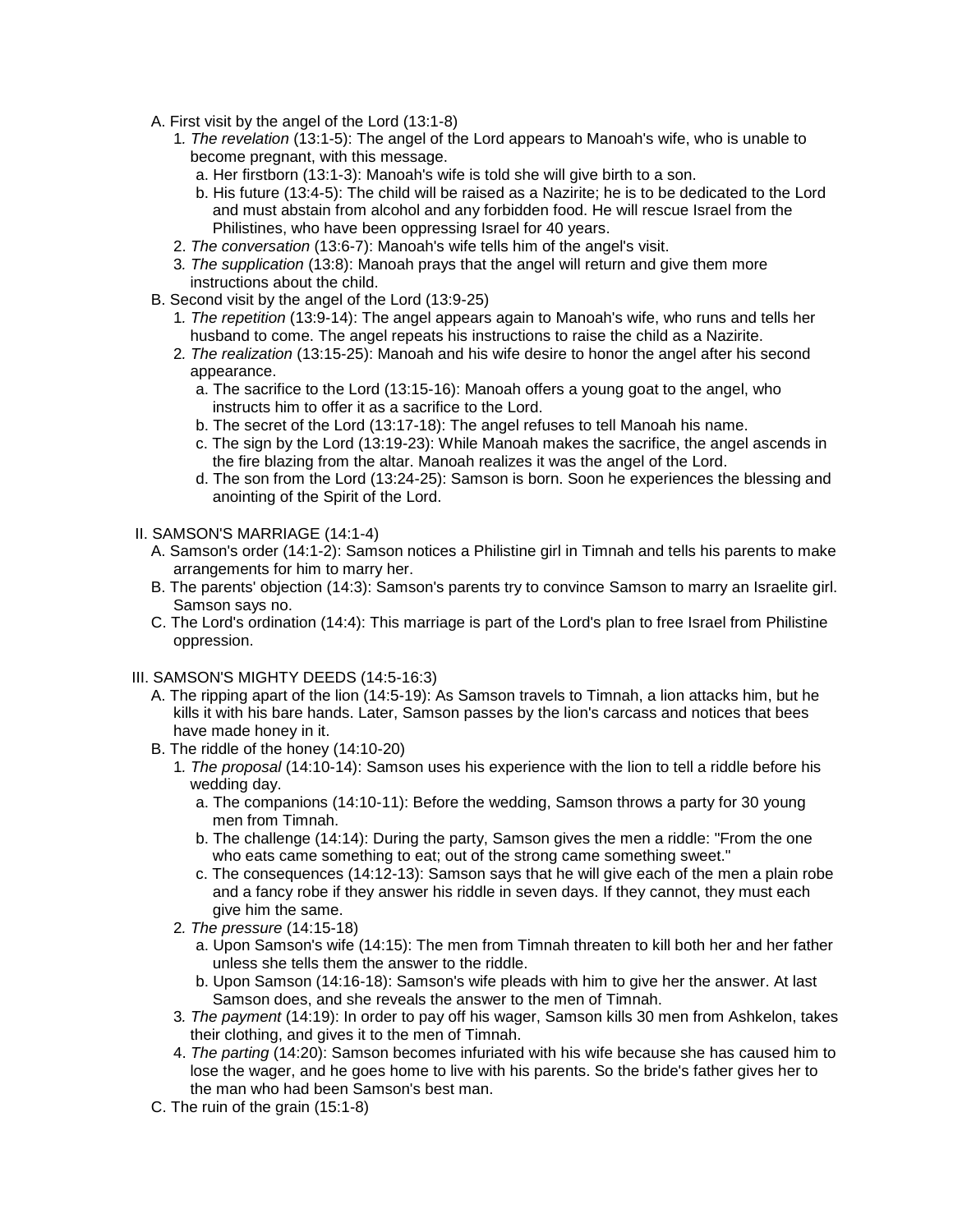- 1*. The foxes* (15:1-4): Discovering that his wife has been given to another, Samson catches 300 foxes, ties their tails together in pairs, and lights a torch fastened to each pair.
- 2. *The fiery fields* (15:5): The foxes run through the fields of the Philistines, burning the grain to the ground!
- 3*. The fury* (15:6): The Philistines strike back by killing the woman given away in marriage and her father.
- D. The rage of Samson (15:7-8): In retaliation for the death of his wife and her father, Samson kills many Philistines.
- E. The raid of the Philistines (15:9-20): Continuing the cycle of retribution, the Philistines raid the town of Lehi in Judah.
	- 1*. The binding of Samson* (15:9-13): Three thousand men from Judah come to bind Samson with ropes and hand him over to the Philistines, and he allows them to do so.
	- 2*. The bloodletting by Samson* (15:14-20)
		- a. His power from God (15:14-17): When the Philistines come to take Samson away, the Spirit of the Lord comes upon him, causing him to easily snap the ropes around him. Using a donkey's jawbone, he kills 1,000 Philistines.
		- b. His prayer to God (15:18-20): In terrible thirst, Samson cries out for water, which God causes to gush up from the ground!
- F. The removal of the gates (16:1-3)
	- 1*. The prostitute* (16:1): Samson visits a prostitute in the Philistine city of Gaza.
	- 2*. The plot* (16:2): When word of Samson's presence there spreads, the men of Gaza plan to kill him when he leaves through the city gates in the morning.
	- 3*. The posts* (16:3): Samson leaves at midnight, however, lifting the city gates and its posts right out of the ground and carrying them to the top of a hill many miles away.
- IV. SAMSON'S MISTRESS (16:4-19): Later Samson loves a woman named Delilah.
	- A. The bribe (16:4-5): The Philistines offer Delilah a great deal of silver to find out the secret of Samson's strength.
	- B. The betrayal (16:6-19)
		- 1*. The fiction concerning his great strength* (16:6-15): On three occasions Samson lies to Delilah about the source of his power.
		- 2*. The facts concerning his great strength* (16:16-19): Finally, after much nagging by Delilah, Samson confesses that he is a Nazirite and that if his hair is ever cut, he will lose his strength. So Delilah lulls him to sleep in her lap and calls for someone to shave his hair off.
- V. SAMSON'S MISERY (16:20-22): The Philistines capture Samson, gouge out his eyes, bind him in chains, and force him to grind grain in prison. But soon his hair begins to grow back.

#### VI. SAMSON'S MARTYRDOM (SELF-INFLICTED) (16:23-31)

- A. The derision by the Philistines (16:23-28)
	- 1*. The ridicule of Samson* (16:23-25): Samson is brought forth
	- during a public celebration of the Philistine god Dagon.
	- 2. *The request by Samson* (16:26-28): Samson asks the Lord for strength that he might punish the Philistines one final time for blinding him.
- B. The destruction of the Philistines (16:29-31): Samson pushes on the two central pillars of the temple, bringing it crashing down. Samson kills more Philistines in this one act than in all his other deeds combined, but he dies also.

## **SECTION OUTLINE SEVEN (JUDGES 17-21)**

Idolatry is initiated in Dan by a Levite who becomes a priest for a man named Micah. Another Levite starts a war between Benjamin and the other tribes to avenge the rape of his concubine. The outcome and aftermath of the war are recorded.

- I. IDOLATRY IN DAN (17:1-18:31)
	- A. The family practice of idolatry (17:1-13): Micah's family helps initiate idolatry in Dan. 1. *Micah's dishonesty* (17:1-4): Micah confesses to stealing a large amount of silver from his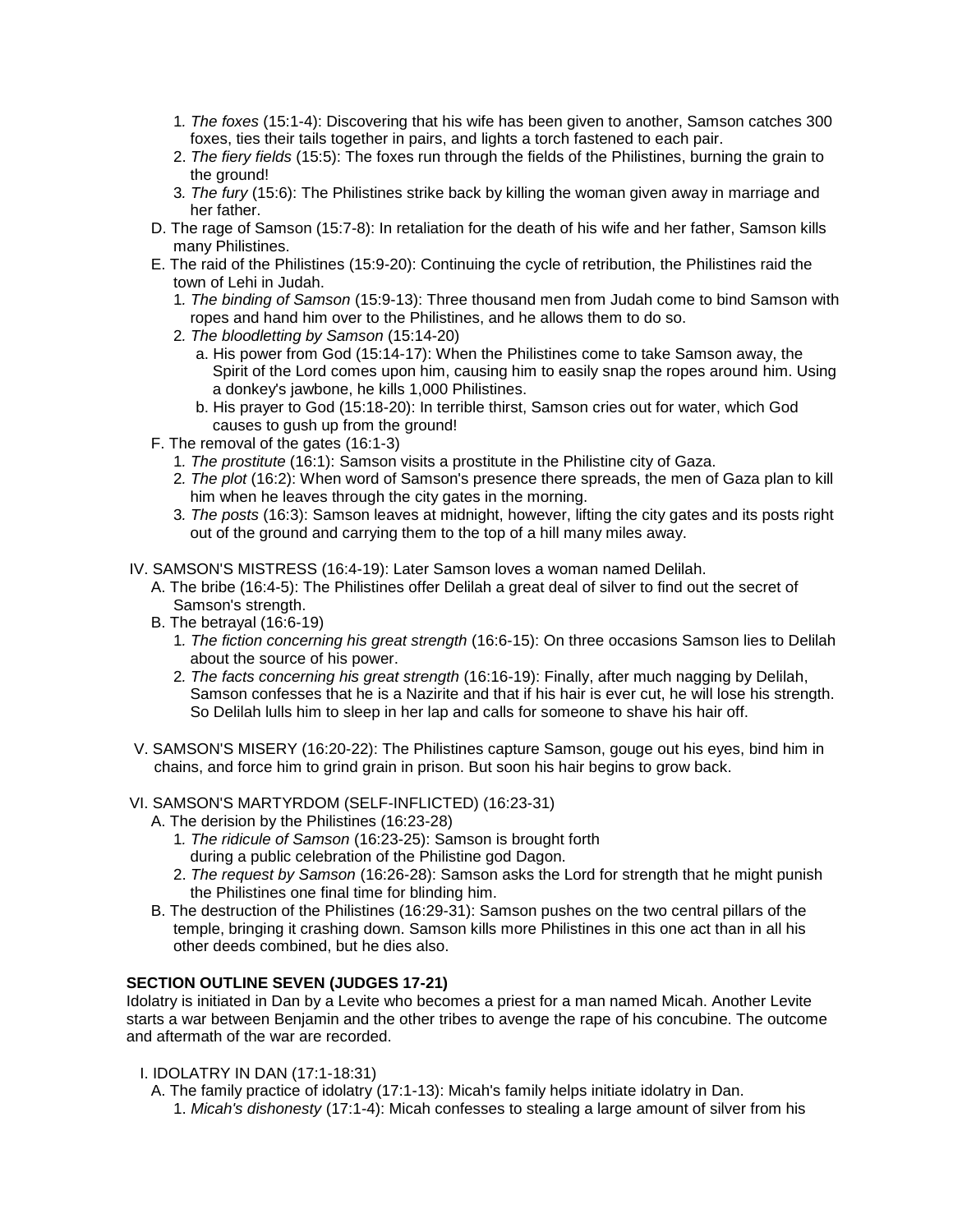mother and returns it. She uses the silver to make an idol.

- 2. *Micah's desecration* (17:5-13): Micah makes a shrine for the idol and hires a Levite traveling from Bethlehem to become his personal priest.
- B. The formal practice of idolatry (18:1-31)
	- 1. *Dan's move* (18:1-26): Unable to drive out the Philistines in the southwest part of the Promised Land, the tribe of Dan looks for a new home in the north.
		- a. The first visit (18:1-10): Dan sends five warriors to scout out new land, and for a night they stay in Micah's home. They ask the Levite priest there if they will have a successful journey.
		- b. The second visit (18:11-26): After experiencing victory over their enemies-as the Levite priest predicted-the tribe decides to take Micah's idols. They also persuade the priest to become the priest for their tribe, despite Micah's objections.
	- 2. *Dan's mistake* (18:27-31): The tribe of Dan destroys and rebuilds the city of Laish, renaming it Dan. They worship idols in the city and appoint Jonathan, a descendant of Moses, as their priest.
- II. IMMORALITY IN BENJAMIN (19:1-30): The concubine of a Levite living in Ephraim becomes the victim of sexual perverts.
	- A. The Levite and his concubine (19:1-2): The Levite's concubine becomes unfaithful and returns to live with her father in Bethlehem.
	- B. The Levite and the concubine's father (19:3-10): The Levite travels to Bethlehem and persuades his concubine to return after a pleasant four-day visit with her father.
	- C. The Levite and an old man (19:11-21): After arriving at dusk at the Benjamite city of Gibeah, the couple accepts an invitation by an old man to spend the night at his home.
	- D. The Levite and some sexual perverts (19:22-28): During their stay, many wicked men of the town surround the home of the old man and his guests.
		- 1. *Their demand* (19:22-24): The perverts demand that the Levite be sent out so they can have sex with him. The old man refuses, offering them his own virgin daughter and the concubine. They refuse his offer.
		- 2. *Their depravity* (19:25-28): The Levite sends out his concubine anyway, and the men rape her throughout the night. Finally they let her go, and she crawls back to the house and dies on the doorstep.
	- E. The Levite and the tribes of Israel (19:29-30): The Levite carries his concubine's body back to Ephraim and cuts it into 12 pieces. He sends one piece to each of Israel's tribes, arousing the nation to punish such sexual perverts living in the land of Benjamin.
- III. INDIGNATION FROM ISRAEL (20:1-21:25): The tribes of Israel respond with great anger over the terrible treatment of the Levite's concubine.
	- A. The origin of the war (20:1-17): The leaders of the 10 tribes meet together in Mizpah to decide what must be done about the matter.
		- 1. *The report of the Levite* (20:1-7): The Levite reviews how sexual perverts murdered his concubine in the Benjamite city of Gibeah.
		- 2*. The resolve of the 10 tribes* (20:8-11): The leaders of the tribes resolve to attack Gibeah and execute the criminals as soon as possible.
		- 3. *The refusal of Benjamin* (20:12-17): The people of Benjamin refuse to allow the tribes to attack Gibeah. Instead they come out to fight against the other tribes.
	- B. The overview of the war (20:18-48)
		- 1. *The slaughter* (20:18-46)
			- a. First battle (20:18-21): The Lord instructs the tribe of Judah to lead the fight, but the Benjamites kill 22,000 men from the other tribes.
			- b. Second battle (20:22-25): The Lord directs the other tribes to continue fighting, but the Benjamites kill 18,000 experienced warriors from the other tribes.
			- c. Third battle (20:26-45): After seeking direction from the Lord once again, the other tribes set up an ambush and defeat the warriors from Benjamin.
		- 2*. The survivors* (20:46-48): The tribe of Benjamin loses 25,000 men, leaving only 600 alive after the third battle!